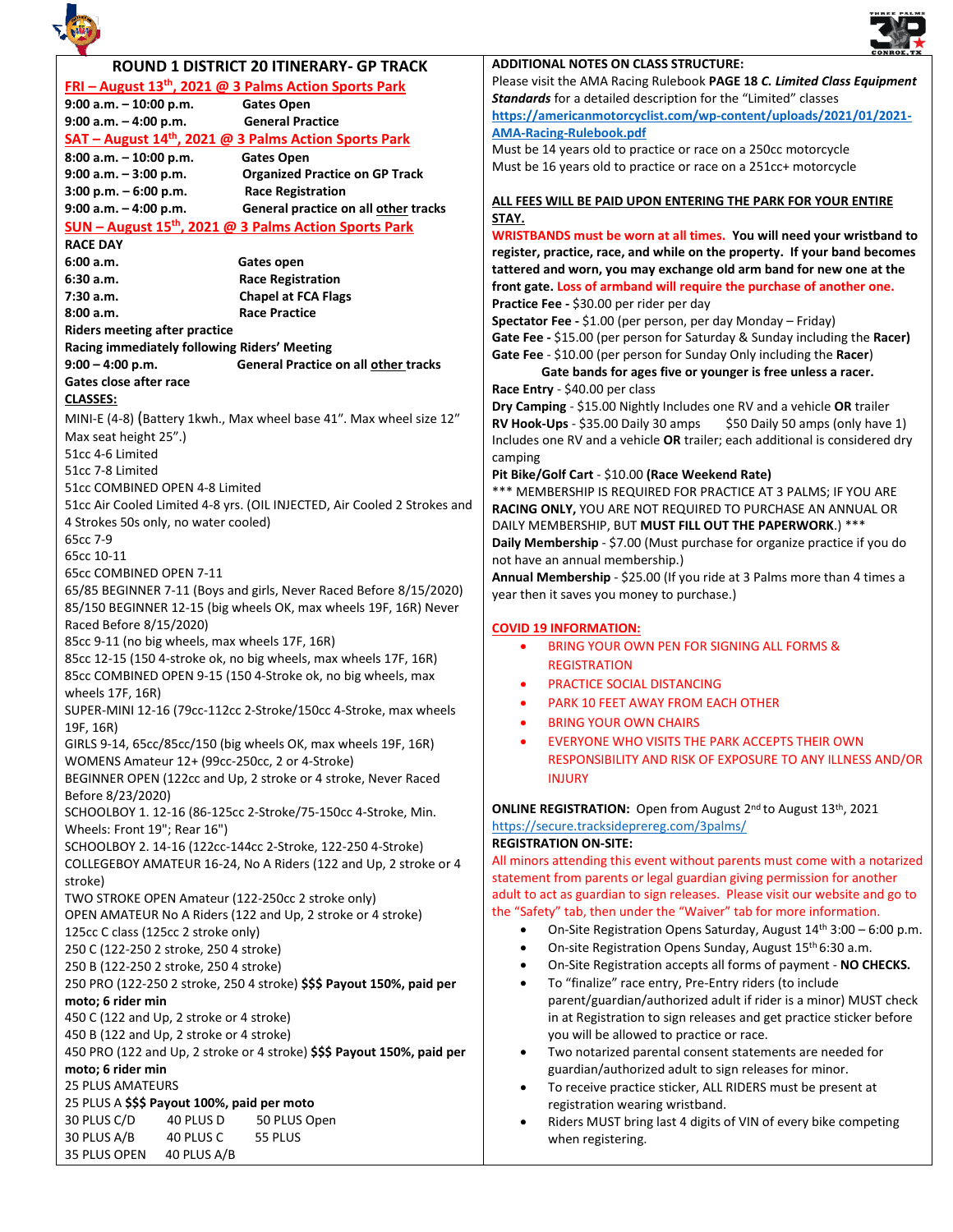



# **PROTEST FEES AND PROCEDURES:**

- 1. The following protest fees shall apply at all rounds:
	- a. Visual Protests: \$100 per item or component protested
	- b. Technical Protests: \$100 per item or component protested
	- c. Plus the following if applicable:
		- I. Tear down Fees: \$200 Two-Stroke/\$500 Four-Stroke
		- II. Required Engine Removal: \$100
		- III. Fuel Test Deposit: \$325

d. Administrative Protests: \$100 per incident

2. In the event of a technical protest involving a teardown or removal of the engine from the frame, the protested rider may elect for the inspection to occur either before or after the final moto involving the protested machine. In the event the inspection is made after the final moto, the machine will be impounded between motos and/or the engine sealed pending the inspection.

#### **Other Information:**

- Age Effective: January 1, 2021
- FM Broadcast 89.7 FM
- Bike Wash Available
- Pit Vehicle drivers & passengers must have an active membership on file and speed limit is 5 MPH.
- Golf Carts and Utility Vehicles Drivers must hold a Valid Driver's License.
- All Permitted Pit Vehicles must be parked by 10:00 p.m.

## **Event Information:**

- This is a recognized AMA Sanctioned Event.
- Membership available at track or online at: <https://americanmotorcyclist.com/join-the-ama/>
- Website for AMA Texas STATEWIDE Championship Series <http://texasmotocrossalliance.com/>

#### **Track & Series Info:**

| <b>Physical Address:</b> | 15100 I-45 South, Conroe, Texas 77384 |
|--------------------------|---------------------------------------|
| Track Phone:             | 936-321-8725                          |
| Track Web:               | http://www.threepalmsesp.com/         |
| <b>Track Email:</b>      | info@threepalmsesp.com                |
| Series Web:              | https://amadistrict20.com/            |

# **DISTRICT CONTACTS:**

District 41 Sarah Clingfost **[swanmxpark@yahoo.com](file:///C:/Users/Three%20Palms/Documents/swanmxpark@yahoo.com)**

District 20 Emil Shebelbon II **[eshebelbon@yahoo.com](mailto:eshebelbon@yahoo.com)**

District 42 Brad Bowers **<info@bowersmx.com>**

### **Series Schedule (All Races on Sunday):**

RD 1 3 Palms MX GP Track August 15th, 2021 RD 2 Cycle Ranch MX August 29th, 2021 RD 3 Lone Star MX September 12th, 2021 RD 4 Rio Bravo September 26th, 2021 **FINAL ROUND**

*Remember* **–** *Series Overall Awards & Contingencies 1st – 5 th , but YOU MUST have RACED in 3 of the 4 rounds and MUST BE PRESENT to COLLECT*

#### **Payout INFO:**

- 450 Pro Payout 150%, paid per moto; 6 rider min
- 250 Pro Payout 150%, paid per moto, 6 rider min
- 25 PLUS A Pro Payout 100%, paid per moto
- Round 1 Awards for Amateur Classes  $1^{st} 5^{th}$
- **Series Overall Awards & Contingencies 1st – 5 th but YOU MUST have RACED in 3 of the 4 rounds and be present to collect**

# **Factory Contingency:**

Honda, Husqvarna, & Yamaha (Yamaha is only at 3 Palms & Rio Bravo) **Information on Series:**

Each year motocross riders in the great state of Texas have the opportunity to earn their place in history, to be awarded, and acknowledged as Texas AMA District Champions in all three Texas Districts!! From there, it qualifies them to move on to the AMA Texas State Championship Final and be crowned STATE CHAMPIONS!!! Each District Championship also has its own prestige and overall awards.

One of the best parts that make the competition even more fierce is you don't have to be from Texas to compete for the Texas Title!!! The racer can also choose to participate in any district they want!!!

Awards for 1st through 5th are presented at each district race. AMA District Series overall awards 1st through 5th place presented at the final round in each district. Riders must be present at the final round to receive overall awards and contingency.

The top five riders which accumulate the most points at the end of each district series will receive overall awards and contingency for that district. Riders must compete in at least 4 of the 5 rounds in District 41; riders must compete in at least 3 of the 4 rounds in District 20; riders must compete in at least 2 of the 3 rounds in District 42 and be at the final round to be eligible for overall awards and contingency.

#### **Qualifying for Texas State Championship:**

District 41 – Top 16 riders in each class advance to the State Championship

District 20 – Top 16 riders in each class advance to the State Championship

District 42 – Top 8 riders in each class advance to the State Championship **\*\*\*Riders must compete in at least one District qualifier round and be in the top 16 in points for District-41 and District-20 to advance to compete in the AMA Texas State Championship Final. (Top 8 in District-42) \*\*\***

#### **DIRECTIONS:**

Heading North on Interstate 45:

Exit #81 – FM 1488; Head North on Feeder; merge to the right to go under overpass; as you start to loop around you will see a green "Access Road" sign; merge left at this sign and continue north on access road (pass by white house on stilts; follow road under the overpass and the park is on the right, 3 Palms Action Sports Park.

Heading South on Interstate 45:

Exit #81 – FM 1488; Merge all the way into the right lane immediately (basically you will do a U-turn); keep going right at the green "Access Road" sign to where you will be traveling north on the access road; park is on your left-hand side past the soccer fields, 3 Palms Action Sports Park. **HOTEL HEADQUARTERS:**

Fairfield Inn & Suites Houston The Woodlands (Nearest Hotel) 16850 Interstate 45 South, The Woodlands, Texas 77384 Phone Number: 936-321-0110 SpringHill Suite Houston The Woodlands (Nearest Hotel) 16520 Interstate 45 South The Woodlands, Texas 77384 Phone Number: 936-271-0051